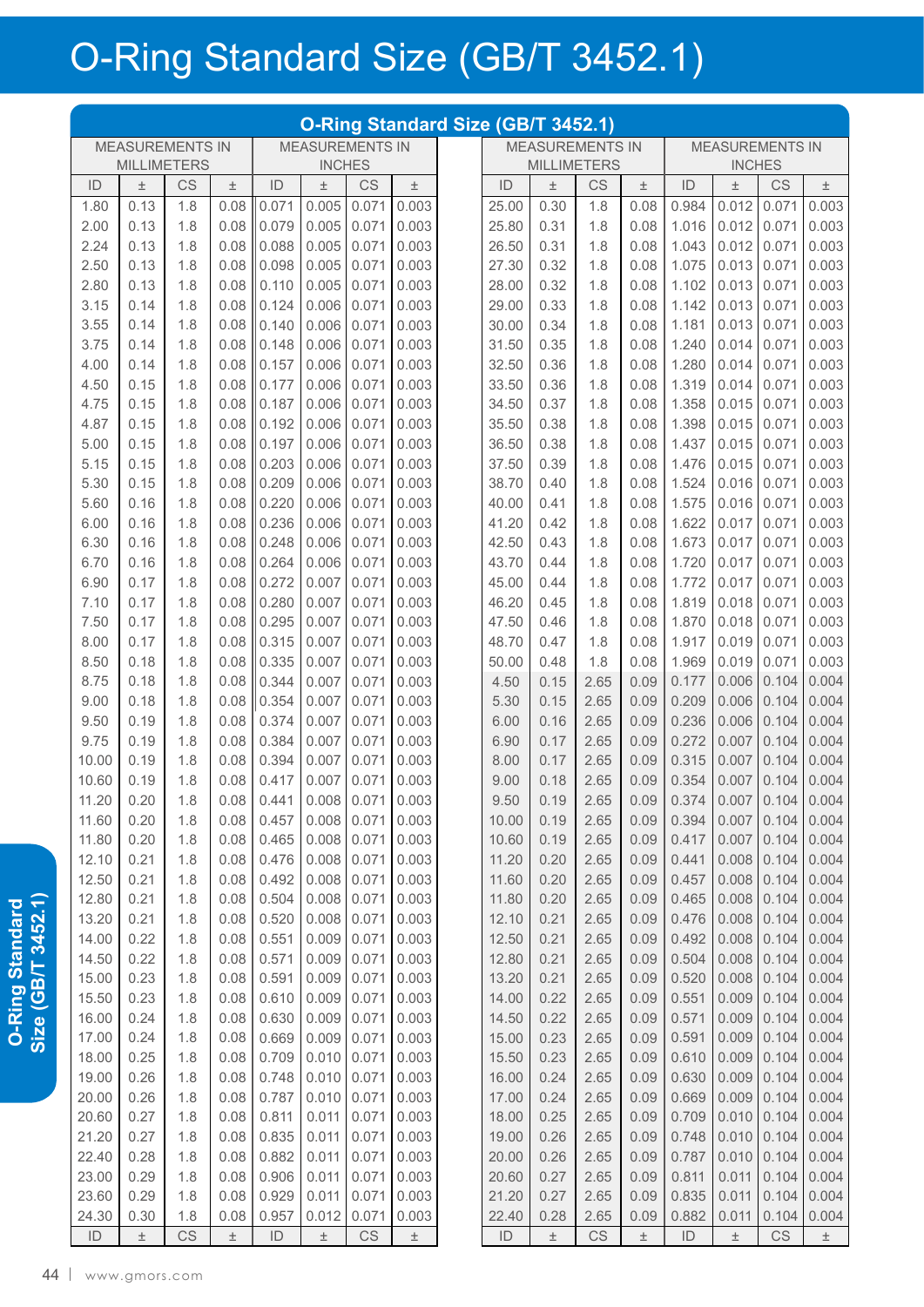| <b>O-Ring Standard Size (GB/T 3452.1)</b> |       |                        |                        |       |      |                        |       |        |       |                                                  |       |       |       |      |       |        |  |  |
|-------------------------------------------|-------|------------------------|------------------------|-------|------|------------------------|-------|--------|-------|--------------------------------------------------|-------|-------|-------|------|-------|--------|--|--|
|                                           |       |                        | <b>MEASUREMENTS IN</b> |       |      | <b>MEASUREMENTS IN</b> |       |        |       | <b>MEASUREMENTS IN</b><br><b>MEASUREMENTS IN</b> |       |       |       |      |       |        |  |  |
| <b>INCHES</b>                             |       |                        |                        |       |      | <b>MILLIMETERS</b>     |       |        |       | <b>MILLIMETERS</b><br><b>INCHES</b>              |       |       |       |      |       |        |  |  |
|                                           | $\pm$ | CS                     | $\pm$                  | ID    | 土    | CS                     | $\pm$ | ID     | $\pm$ | CS                                               | $\pm$ | ID    | $\pm$ | CS   | $\pm$ | ID     |  |  |
|                                           | 0.004 | 0.104                  | 0.034                  | 4.173 | 0.09 | 2.65                   | 0.87  | 106.00 | 0.004 | 0.104                                            | 0.011 | 0.906 | 0.09  | 2.65 | 0.29  | 23.00  |  |  |
|                                           | 0.004 | 0.104                  | 0.035                  | 4.291 | 0.09 | 2.65                   | 0.89  | 109.00 | 0.004 | 0.104                                            | 0.011 | 0.929 | 0.09  | 2.65 | 0.29  | 23.60  |  |  |
|                                           | 0.004 | 0.104                  | 0.036                  | 4.409 | 0.09 | 2.65                   | 0.91  | 112.00 | 0.004 | 0.104                                            | 0.012 | 0.957 | 0.09  | 2.65 | 0.30  | 24.30  |  |  |
|                                           | 0.004 | 0.104                  | 0.037                  | 4.528 | 0.09 | 2.65                   | 0.93  | 115.00 | 0.004 | 0.104                                            | 0.012 | 0.984 | 0.09  | 2.65 | 0.30  | 25.00  |  |  |
|                                           | 0.004 | 0.104                  | 0.037                  | 4.646 | 0.09 | 2.65                   | 0.95  | 118.00 | 0.004 | 0.104                                            | 0.012 | 1.016 | 0.09  | 2.65 | 0.31  | 25.80  |  |  |
|                                           | 0.004 | 0.104                  | 0.038                  | 4.803 | 0.09 | 2.65                   | 0.97  | 122.00 | 0.004 | 0.104                                            | 0.012 | 1.043 | 0.09  | 2.65 | 0.31  | 26.50  |  |  |
|                                           | 0.004 | 0.104                  | 0.039                  | 4.921 | 0.09 | 2.65                   | 0.99  | 125.00 | 0.004 | 0.104                                            | 0.013 | 1.075 | 0.09  | 2.65 | 0.32  | 27.30  |  |  |
|                                           | 0.004 | 0.104                  | 0.040                  | 5.039 | 0.09 | 2.65                   | 1.01  | 128.00 | 0.004 | 0.104                                            | 0.013 | 1.102 | 0.09  | 2.65 | 0.32  | 28.00  |  |  |
|                                           | 0.004 | 0.104                  | 0.041                  | 5.197 | 0.09 | 2.65                   | 1.04  | 132.00 | 0.004 | 0.104                                            | 0.013 | 1.142 | 0.09  | 2.65 | 0.33  | 29.00  |  |  |
|                                           | 0.004 | 0.104                  | 0.042                  | 5.354 | 0.09 | 2.65                   | 1.07  | 136.00 | 0.004 | 0.104                                            | 0.013 | 1.181 | 0.09  | 2.65 | 0.34  | 30.00  |  |  |
|                                           | 0.004 | 0.104                  | 0.043                  | 5.512 | 0.09 | 2.65                   | 1.09  | 140.00 | 0.004 | 0.104                                            | 0.014 | 1.240 | 0.09  | 2.65 | 0.35  | 31.50  |  |  |
|                                           | 0.004 | 0.104                  | 0.044                  | 5.610 | 0.09 | 2.65                   | 1.11  | 142.50 | 0.004 | 0.104                                            | 0.014 | 1.280 | 0.09  | 2.65 | 0.36  | 32.50  |  |  |
|                                           | 0.004 | 0.104                  | 0.044                  | 5.709 | 0.09 | 2.65                   | 1.13  | 145.00 | 0.004 | 0.104                                            | 0.014 | 1.319 | 0.09  | 2.65 | 0.36  | 33.50  |  |  |
|                                           | 0.004 | 0.104                  | 0.045                  | 5.807 | 0.09 | 2.65                   | 1.14  | 147.50 | 0.004 | 0.104                                            | 0.015 | 1.358 | 0.09  | 2.65 | 0.37  | 34.50  |  |  |
|                                           | 0.004 | 0.104                  | 0.046                  | 5.906 | 0.09 | 2.65                   | 1.16  | 150.00 | 0.004 | 0.104                                            | 0.015 | 1.398 | 0.09  | 2.65 | 0.38  | 35.50  |  |  |
|                                           | 0.004 | 0.104                  | 0.046                  | 6.004 | 0.09 | 2.65                   | 1.18  | 152.50 | 0.004 | 0.104                                            | 0.015 | 1.437 | 0.09  | 2.65 | 0.38  | 36.50  |  |  |
|                                           | 0.004 | 0.104                  | 0.048                  | 6.299 | 0.09 | 2.65                   | 1.23  | 160.00 | 0.004 | 0.104                                            | 0.015 | 1.476 | 0.09  | 2.65 | 0.39  | 37.50  |  |  |
|                                           | 0.004 | 0.104                  | 0.051                  | 6.693 | 0.09 | 2.65                   | 1.29  | 170.00 | 0.004 | 0.104                                            | 0.016 | 1.524 | 0.09  | 2.65 | 0.40  | 38.70  |  |  |
|                                           | 0.004 | 0.104                  | 0.054                  | 7.087 | 0.09 | 2.65                   | 1.36  | 180.00 | 0.004 | 0.104                                            | 0.016 | 1.575 | 0.09  | 2.65 | 0.41  | 40.00  |  |  |
|                                           | 0.004 | 0.140                  | 0.010                  | 0.709 | 0.1  | 3.55                   | 0.25  | 18.00  | 0.004 | 0.104                                            | 0.017 | 1.622 | 0.09  | 2.65 | 0.42  | 41.20  |  |  |
|                                           | 0.004 | 0.140                  | 0.010                  | 0.748 | 0.1  | 3.55                   | 0.26  | 19.00  | 0.004 | 0.104                                            | 0.017 | 1.673 | 0.09  | 2.65 | 0.43  | 42.50  |  |  |
|                                           | 0.004 | 0.140                  | 0.010                  | 0.787 | 0.1  | 3.55                   | 0.26  | 20.00  | 0.004 | 0.104                                            | 0.017 | 1.720 | 0.09  | 2.65 | 0.44  | 43.70  |  |  |
|                                           | 0.004 | 0.140                  | 0.011                  | 0.811 | 0.1  | 3.55                   | 0.27  | 20.60  | 0.004 | 0.104                                            | 0.017 | 1.772 | 0.09  | 2.65 | 0.44  | 45.00  |  |  |
|                                           | 0.004 | 0.140                  | 0.011                  | 0.835 | 0.1  | 3.55                   | 0.27  | 21.20  | 0.004 | 0.104                                            | 0.018 | 1.819 | 0.09  | 2.65 | 0.45  | 46.20  |  |  |
|                                           | 0.004 | 0.140                  | 0.011                  | 0.882 | 0.1  | 3.55                   | 0.28  | 22.40  | 0.004 | 0.104                                            | 0.018 | 1.870 | 0.09  | 2.65 | 0.46  | 47.50  |  |  |
|                                           | 0.004 | 0.140                  | 0.011                  | 0.906 | 0.1  | 3.55                   | 0.29  | 23.00  | 0.004 | 0.104                                            | 0.019 | 1.917 | 0.09  | 2.65 | 0.47  | 48.70  |  |  |
|                                           | 0.004 | 0.140                  | 0.011                  | 0.929 | 0.1  | 3.55                   | 0.29  | 23.60  | 0.004 | 0.104                                            | 0.019 | 1.969 | 0.09  | 2.65 | 0.48  | 50.00  |  |  |
|                                           | 0.004 | 0.140                  | 0.012                  | 0.957 | 0.1  | 3.55                   | 0.30  | 24.30  | 0.004 | 0.104                                            | 0.019 | 2.028 | 0.09  | 2.65 | 0.49  | 51.50  |  |  |
|                                           | 0.004 | 0.140                  | 0.012                  | 0.984 | 0.1  | 3.55                   | 0.30  | 25.00  | 0.004 | 0.104                                            | 0.020 | 2.087 | 0.09  | 2.65 | 0.50  | 53.00  |  |  |
|                                           | 0.004 | 0.140                  | 0.012                  | 1.016 | 0.1  | 3.55                   | 0.31  | 25.80  | 0.004 | 0.104                                            | 0.020 | 2.146 | 0.09  | 2.65 | 0.51  | 54.50  |  |  |
|                                           | 0.004 | $0.012$ 0.140          |                        | 1.043 | 0.1  | 3.55                   | 0.31  | 26.50  |       | $0.020$ 0.104 0.004                              |       | 2.205 | 0.09  | 2.65 | 0.52  | 56.00  |  |  |
|                                           | 0.004 | 0.140                  | 0.013                  | 1.075 | 0.1  | 3.55                   | 0.32  | 27.30  | 0.004 | 0.104                                            | 0.021 | 2.283 | 0.09  | 2.65 | 0.54  | 58.00  |  |  |
|                                           | 0.004 | 0.140                  | 0.013                  | 1.102 | 0.1  | 3.55                   | 0.32  | 28.00  | 0.004 | 0.104                                            | 0.022 | 2.362 | 0.09  | 2.65 | 0.55  | 60.00  |  |  |
|                                           | 0.004 | 0.140                  | 0.013                  | 1.142 | 0.1  | 3.55                   | 0.33  | 29.00  | 0.004 | 0.104                                            | 0.022 | 2.421 | 0.09  | 2.65 | 0.56  | 61.50  |  |  |
|                                           | 0.004 | 0.140                  | 0.013                  | 1.181 | 0.1  | 3.55                   | 0.34  | 30.00  | 0.004 | 0.104                                            | 0.022 | 2.480 | 0.09  | 2.65 | 0.57  | 63.00  |  |  |
|                                           | 0.004 | 0.140                  | 0.014                  | 1.240 | 0.1  | 3.55                   | 0.35  | 31.50  | 0.004 | 0.104                                            | 0.023 | 2.559 | 0.09  | 2.65 | 0.58  | 65.00  |  |  |
|                                           | 0.004 | 0.140                  | 0.014                  | 1.280 | 0.1  | 3.55                   | 0.36  | 32.50  | 0.004 | 0.104                                            | 0.024 | 2.638 | 0.09  | 2.65 | 0.60  | 67.00  |  |  |
|                                           | 0.004 | 0.140                  | 0.014                  | 1.319 | 0.1  | 3.55                   | 0.36  | 33.50  | 0.004 | 0.104                                            | 0.024 | 2.717 | 0.09  | 2.65 | 0.61  | 69.00  |  |  |
|                                           | 0.004 | 0.140                  | 0.015                  | 1.358 | 0.1  | 3.55                   | 0.37  | 34.50  | 0.004 | 0.104                                            | 0.025 | 2.795 | 0.09  | 2.65 | 0.63  | 71.00  |  |  |
|                                           | 0.004 | 0.140                  | 0.015                  | 1.398 | 0.1  | 3.55                   | 0.38  | 35.50  | 0.004 | 0.104                                            | 0.025 | 2.874 | 0.09  | 2.65 | 0.64  | 73.00  |  |  |
|                                           | 0.004 | 0.140                  | 0.015                  | 1.437 | 0.1  | 3.55                   | 0.38  | 36.50  | 0.004 | 0.104                                            | 0.026 | 2.953 | 0.09  | 2.65 | 0.65  | 75.00  |  |  |
|                                           | 0.004 | 0.140                  | 0.015                  | 1.476 | 0.1  | 3.55                   | 0.39  | 37.50  | 0.004 | 0.104                                            | 0.026 | 3.051 | 0.09  | 2.65 | 0.67  | 77.50  |  |  |
|                                           | 0.004 | 0.140                  | 0.016                  | 1.524 | 0.1  | 3.55                   | 0.40  | 38.70  | 0.004 | 0.104                                            | 0.027 | 3.150 | 0.09  | 2.65 | 0.69  | 80.00  |  |  |
|                                           | 0.004 | 0.140                  | 0.016                  | 1.575 | 0.1  | 3.55                   | 0.41  | 40.00  | 0.004 | 0.104                                            | 0.028 | 3.248 | 0.09  | 2.65 | 0.71  | 82.50  |  |  |
|                                           | 0.004 | 0.140                  | 0.017                  | 1.622 | 0.1  | 3.55                   | 0.42  | 41.20  | 0.004 | 0.104                                            | 0.028 | 3.346 | 0.09  | 2.65 | 0.72  | 85.00  |  |  |
|                                           | 0.004 | 0.140                  | 0.017                  | 1.673 | 0.1  | 3.55                   | 0.43  | 42.50  | 0.004 | 0.104                                            | 0.029 | 3.445 | 0.09  | 2.65 | 0.74  | 87.50  |  |  |
|                                           | 0.004 | 0.140                  | 0.017                  | 1.720 | 0.1  | 3.55                   | 0.44  | 43.70  | 0.004 | 0.104                                            | 0.030 | 3.543 | 0.09  | 2.65 | 0.76  | 90.00  |  |  |
|                                           | 0.004 | 0.140                  | 0.017                  | 1.772 | 0.1  | 3.55                   | 0.44  | 45.00  | 0.004 | 0.104                                            | 0.030 | 3.642 | 0.09  | 2.65 | 0.77  | 92.50  |  |  |
|                                           | 0.004 | 0.140                  | 0.018                  | 1.819 | 0.1  | 3.55                   | 0.45  | 46.20  | 0.004 | 0.104                                            | 0.031 | 3.740 | 0.09  | 2.65 | 0.79  | 95.00  |  |  |
|                                           | 0.004 | 0.140                  | 0.018                  | 1.870 | 0.1  | 3.55                   | 0.46  | 47.50  | 0.004 | 0.104                                            | 0.032 | 3.839 | 0.09  | 2.65 | 0.81  | 97.50  |  |  |
|                                           | 0.004 | 0.140                  | 0.019                  | 1.917 | 0.1  | 3.55                   | 0.47  | 48.70  | 0.004 | 0.104                                            | 0.032 | 3.937 | 0.09  | 2.65 | 0.82  | 100.00 |  |  |
|                                           | 0.004 | 0.140                  | 0.019                  | 1.969 | 0.1  | 3.55                   | 0.48  | 50.00  | 0.004 | 0.104                                            | 0.033 | 4.055 | 0.09  | 2.65 | 0.85  | 103.00 |  |  |
|                                           | $\pm$ | $\mathbb{C}\mathbb{S}$ | $\pm$                  | ID    | 土    | CS                     | $\pm$ | ID     | $\pm$ | CS                                               | $\pm$ | ID    | $\pm$ | CS   | $\pm$ | ID     |  |  |

**Size (GB/T 3452.1)**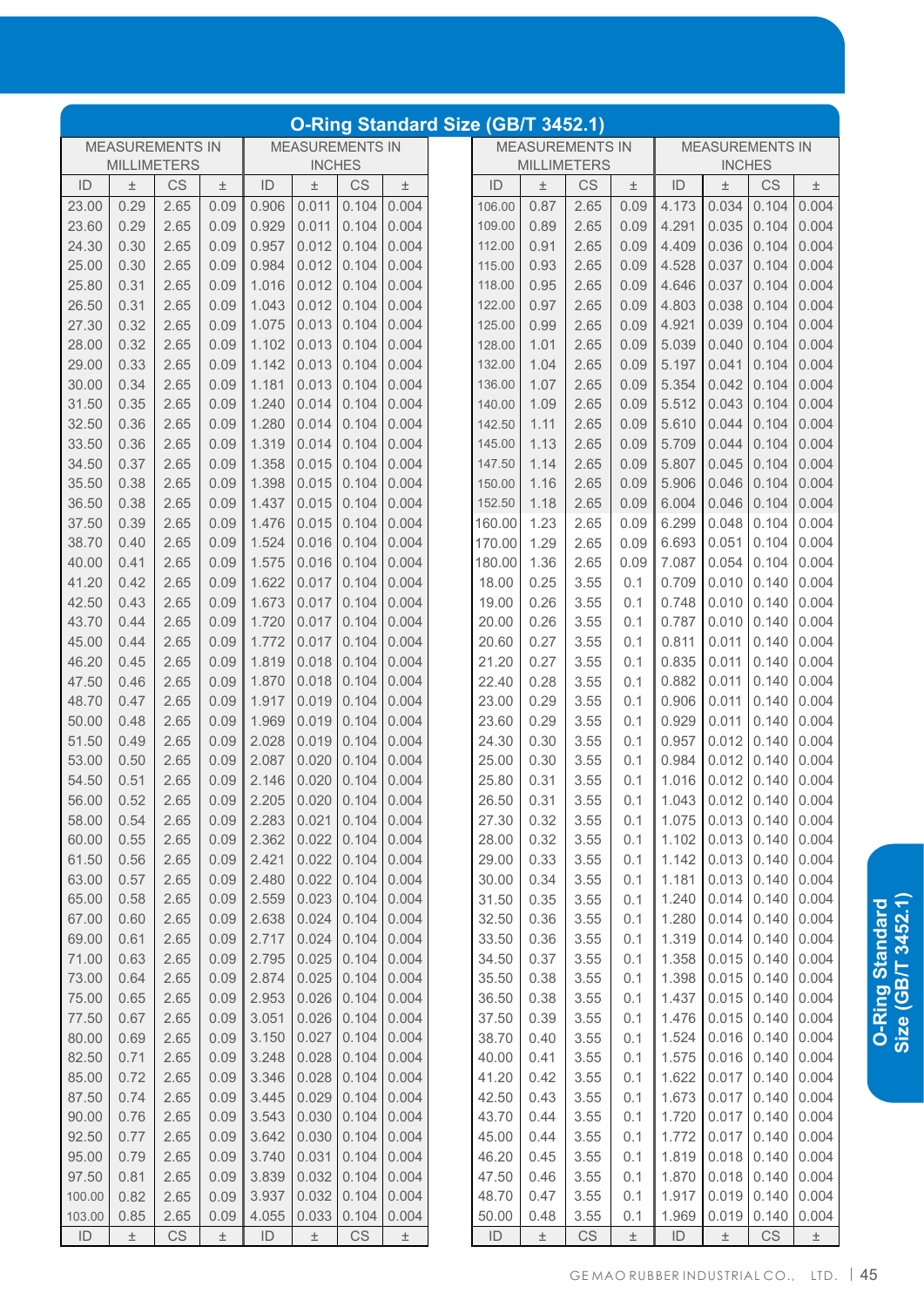## O-Ring Standard Size (GB/T 3452.1)

|                                                  | O-Ring Standard Size (GB/T 3452.1) |                        |            |                |                |                        |                |  |                |                        |                    |                        |                |                |                        |                |
|--------------------------------------------------|------------------------------------|------------------------|------------|----------------|----------------|------------------------|----------------|--|----------------|------------------------|--------------------|------------------------|----------------|----------------|------------------------|----------------|
| <b>MEASUREMENTS IN</b><br><b>MEASUREMENTS IN</b> |                                    |                        |            |                |                |                        |                |  |                | <b>MEASUREMENTS IN</b> |                    | <b>MEASUREMENTS IN</b> |                |                |                        |                |
|                                                  | <b>MILLIMETERS</b>                 |                        |            |                | <b>INCHES</b>  |                        |                |  |                |                        | <b>MILLIMETERS</b> |                        |                | <b>INCHES</b>  |                        |                |
| ID                                               | $\pm$                              | CS                     | $\pm$      | ID             | $\pm$          | <b>CS</b>              | $\pm$          |  | ID             | $\pm$                  | CS                 | 土                      | ID             | $\pm$          | CS                     | $\pm$          |
| 51.50                                            | 0.49                               | 3.55                   | 0.1        | 2.028          | 0.019          | 0.140                  | 0.004          |  | 182.50         | 1.38                   | 3.55               | 0.1                    | 7.185          | 0.054          | 0.140                  | 0.004          |
| 53.00                                            | 0.50                               | 3.55                   | 0.1        | 2.087          | 0.020          | 0.140                  | 0.004          |  | 185.00         | 1.39                   | 3.55               | 0.1                    | 7.283          | 0.055          | 0.140                  | 0.004          |
| 54.50                                            | 0.51                               | 3.55                   | 0.1        | 2.146          | 0.020          | 0.140                  | 0.004          |  | 187.50         | 1.41                   | 3.55               | 0.1                    | 7.382          | 0.056          | 0.140                  | 0.004          |
| 56.00                                            | 0.52                               | 3.55                   | 0.1        | 2.205          | 0.020          | 0.140                  | 0.004          |  | 190.00         | 1.43                   | 3.55               | 0.1                    | 7.480          | 0.056          | 0.140                  | 0.004          |
| 58.00                                            | 0.54                               | 3.55                   | 0.1        | 2.283          | 0.021          | 0.140                  | 0.004          |  | 195.00         | 1.46                   | 3.55               | 0.1                    | 7.677          | 0.057          | 0.140                  | 0.004          |
| 60.00                                            | 0.55                               | 3.55                   | 0.1        | 2.362          | 0.022          | 0.140                  | 0.004          |  | 200.00         | 1.49                   | 3.55               | 0.1                    | 7.874          | 0.059          | 0.140                  | 0.004          |
| 61.50                                            | 0.56                               | 3.55                   | 0.1        | 2.421          | 0.022          | 0.140                  | 0.004          |  | 40.00          | 0.41                   | 5.3                | 0.13                   | 1.575          | 0.016          | 0.209                  | 0.005          |
| 63.00                                            | 0.57                               | 3.55                   | 0.1        | 2.480          | 0.022          | 0.140                  | 0.004          |  | 41.20          | 0.42                   | 5.3                | 0.13                   | 1.622          | 0.017          | 0.209                  | 0.005          |
| 65.00                                            | 0.58                               | 3.55                   | 0.1        | 2.559          | 0.023          | 0.140                  | 0.004          |  | 42.50          | 0.43                   | 5.3                | 0.13                   | 1.673          | 0.017          | 0.209                  | 0.005          |
| 67.00                                            | 0.60                               | 3.55                   | 0.1        | 2.638          | 0.024          | 0.140                  | 0.004          |  | 43.70          | 0.44                   | 5.3                | 0.13                   | 1.720          | 0.017          | 0.209                  | 0.005          |
| 69.00                                            | 0.61                               | 3.55                   | 0.1        | 2.717          | 0.024          | 0.140                  | 0.004          |  | 45.00          | 0.44                   | 5.3                | 0.13                   | 1.772          | 0.017          | 0.209                  | 0.005          |
| 71.00                                            | 0.63                               | 3.55                   | 0.1        | 2.795          | 0.025          | 0.140                  | 0.004          |  | 46.20          | 0.45                   | 5.3                | 0.13                   | 1.819          | 0.018          | 0.209                  | 0.005          |
| 73.00                                            | 0.64                               | 3.55                   | 0.1        | 2.874          | 0.025          | 0.140                  | 0.004          |  | 47.50          | 0.46                   | 5.3                | 0.13                   | 1.870          | 0.018          | 0.209                  | 0.005          |
| 75.00                                            | 0.65                               | 3.55                   | 0.1        | 2.953          | 0.026          | 0.140                  | 0.004          |  | 48.70          | 0.47                   | 5.3                | 0.13                   | 1.917          | 0.019          | 0.209                  | 0.005          |
| 77.50                                            | 0.67                               | 3.55                   | 0.1        | 3.051          | 0.026          | 0.140                  | 0.004          |  | 50.00          | 0.48                   | 5.3                | 0.13                   | 1.969          | 0.019          | 0.209                  | 0.005          |
| 80.00                                            | 0.69                               | 3.55                   | 0.1        | 3.150          | 0.027          | 0.140                  | 0.004          |  | 51.50          | 0.49                   | 5.3                | 0.13                   | 2.028          | 0.019          | 0.209                  | 0.005          |
| 82.50                                            | 0.71                               | 3.55                   | 0.1        | 3.248          | 0.028          | 0.140                  | 0.004          |  | 53.00          | 0.50                   | 5.3                | 0.13                   | 2.087          | 0.020          | 0.209                  | 0.005          |
| 85.00                                            | 0.72                               | 3.55                   | 0.1        | 3.346          | 0.028          | 0.140                  | 0.004          |  | 54.50          | 0.51                   | 5.3                | 0.13                   | 2.146          | 0.020          | 0.209                  | 0.005          |
| 87.50                                            | 0.74                               | 3.55                   | 0.1        | 3.445          | 0.029          | 0.140                  | 0.004          |  | 56.00          | 0.52                   | 5.3                | 0.13                   | 2.205          | 0.020          | 0.209                  | 0.005          |
| 90.00                                            | 0.76                               | 3.55                   | 0.1        | 3.543          | 0.030          | 0.140                  | 0.004          |  | 58.00          | 0.54                   | 5.3                | 0.13                   | 2.283          | 0.021          | 0.209                  | 0.005          |
| 92.50                                            | 0.77                               | 3.55                   | 0.1        | 3.642          | 0.030          | 0.140                  | 0.004          |  | 60.00          | 0.55                   | 5.3                | 0.13                   | 2.362          | 0.022          | 0.209                  | 0.005          |
| 95.00                                            | 0.79                               | 3.55                   | 0.1        | 3.740          | 0.031          | 0.140                  | 0.004          |  | 61.50          | 0.56                   | 5.3                | 0.13                   | 2.421          | 0.022          | 0.209                  | 0.005          |
| 97.50                                            | 0.81<br>0.82                       | 3.55                   | 0.1<br>0.1 | 3.839          | 0.032          | 0.140                  | 0.004          |  | 63.00          | 0.57                   | 5.3<br>5.3         | 0.13<br>0.13           | 2.480          | 0.022          | 0.209                  | 0.005<br>0.005 |
| 100.00<br>103.00                                 | 0.85                               | 3.55<br>3.55           | 0.1        | 3.937<br>4.055 | 0.032<br>0.033 | 0.140<br>0.140         | 0.004<br>0.004 |  | 65.00<br>67.00 | 0.58<br>0.60           | 5.3                | 0.13                   | 2.559<br>2.638 | 0.023<br>0.024 | 0.209<br>0.209         | 0.005          |
| 106.00                                           | 0.87                               | 3.55                   | 0.1        | 4.173          | 0.034          | 0.140                  | 0.004          |  | 69.00          | 0.61                   | 5.3                | 0.13                   | 2.717          | 0.024          | 0.209                  | 0.005          |
| 109.00                                           | 0.89                               | 3.55                   | 0.1        | 4.291          | 0.035          | 0.140                  | 0.004          |  | 71.00          | 0.63                   | 5.3                | 0.13                   | 2.795          | 0.025          | 0.209                  | 0.005          |
| 112.00                                           | 0.91                               | 3.55                   | 0.1        | 4.409          | 0.036          | 0.140                  | 0.004          |  | 73.00          | 0.64                   | 5.3                | 0.13                   | 2.874          | 0.025          | 0.209                  | 0.005          |
| 115.00                                           | 0.93                               | 3.55                   | 0.1        | 4.528          | 0.037          | 0.140                  | 0.004          |  | 75.00          | 0.65                   | 5.3                | 0.13                   | 2.953          | 0.026          | 0.209                  | 0.005          |
| 118.00                                           | 0.95                               | 3.55                   | 0.1        | 4.646          | 0.037          | 0.140                  | 0.004          |  | 77.50          | 0.67                   | 5.3                | 0.13                   | 3.051          | 0.026          | 0.209                  | 0.005          |
| 122.00                                           | 0.97                               | 3.55                   | 0.1        | 4.803          | 0.038          | 0.140                  | 0.004          |  | 80.00          | 0.69                   | 5.3                | 0.13                   | 3.150          | 0.027          | 0.209                  | 0.005          |
| 125.00                                           | 0.99                               | 3.55                   | 0.1        | 4.921          | 0.039          | 0.140                  | 0.004          |  | 82.50          | 0.71                   | 5.3                | 0.13                   | 3.248          | 0.028          | 0.209                  | 0.005          |
| 128.00                                           | 1.01                               | 3.55                   | 0.1        | 5.039          | 0.040          | 0.140                  | 0.004          |  | 85.00          | 0.72                   | 5.3                | 0.13                   | 3.346          | 0.028          | 0.209                  | 0.005          |
| 132.00                                           | 1.04                               | 3.55                   | 0.1        | 5.197          | 0.041          | 0.140                  | 0.004          |  | 87.50          | 0.74                   | 5.3                | 0.13                   | 3.445          | 0.029          | 0.209                  | 0.005          |
| 136.00                                           | 1.07                               | 3.55                   | 0.1        | 5.354          | 0.042          | 0.140                  | 0.004          |  | 90.00          | 0.76                   | 5.3                | 0.13                   | 3.543          | 0.030          | 0.209                  | 0.005          |
| 140.00                                           | 1.09                               | 3.55                   | 0.1        | 5.512          | 0.043          | 0.140                  | 0.004          |  | 92.50          | 0.77                   | 5.3                | 0.13                   | 3.642          | 0.030          | 0.209                  | 0.005          |
| 142.50                                           | 1.11                               | 3.55                   | 0.1        | 5.610          | 0.044          | 0.140                  | 0.004          |  | 95.00          | 0.79                   | 5.3                | 0.13                   | 3.740          | 0.031          | 0.209                  | 0.005          |
| 145.00                                           | 1.13                               | 3.55                   | 0.1        | 5.709          | 0.044          | 0.140                  | 0.004          |  | 97.50          | 0.81                   | 5.3                | 0.13                   | 3.839          | 0.032          | 0.209                  | 0.005          |
| 147.50                                           | 1.14                               | 3.55                   | 0.1        | 5.807          | 0.045          | 0.140                  | 0.004          |  | 100.00         | 0.82                   | 5.3                | 0.13                   | 3.937          | 0.032          | 0.209                  | 0.005          |
| 150.00                                           | 1.16                               | 3.55                   | 0.1        | 5.906          | 0.046          | 0.140                  | 0.004          |  | 103.00         | 0.85                   | 5.3                | 0.13                   | 4.055          | 0.033          | 0.209                  | 0.005          |
| 152.50                                           | 1.18                               | 3.55                   | 0.1        | 6.004          | 0.046          | 0.140                  | 0.004          |  | 106.00         | 0.87                   | 5.3                | 0.13                   | 4.173          | 0.034          | 0.209                  | 0.005          |
| 155.00                                           | 1.19                               | 3.55                   | 0.1        | 6.102          | 0.047          | 0.140                  | 0.004          |  | 109.00         | 0.89                   | 5.3                | 0.13                   | 4.291          | 0.035          | 0.209                  | 0.005          |
| 157.50                                           | 1.21                               | 3.55                   | 0.1        | 6.201          | 0.048          | 0.140                  | 0.004          |  | 112.00         | 0.91                   | 5.3                | 0.13                   | 4.409          | 0.036          | 0.209                  | 0.005          |
| 160.00                                           | 1.23                               | 3.55                   | 0.1        | 6.299          | 0.048          | 0.140                  | 0.004          |  | 115.00         | 0.93                   | 5.3                | 0.13                   | 4.528          | 0.037          | 0.209                  | 0.005          |
| 162.50                                           | 1.24                               | 3.55                   | 0.1        | 6.398          | 0.049          | 0.140                  | 0.004          |  | 118.00         | 0.95                   | 5.3                | 0.13                   | 4.646          | 0.037          | 0.209                  | 0.005          |
| 165.00                                           | 1.26                               | 3.55                   | 0.1        | 6.496          | 0.050          | 0.140                  | 0.004          |  | 122.00         | 0.97                   | 5.3                | 0.13                   | 4.803          | 0.038          | 0.209                  | 0.005          |
| 167.50                                           | 1.28                               | 3.55                   | 0.1        | 6.594          | 0.050          | 0.140                  | 0.004          |  | 125.00         | 0.99                   | 5.3                | 0.13                   | 4.921          | 0.039          | 0.209                  | 0.005          |
| 170.00                                           | 1.29                               | 3.55                   | 0.1        | 6.693          | 0.051          | 0.140                  | 0.004          |  | 128.00         | 1.01                   | 5.3                | 0.13                   | 5.039          | 0.040          | 0.209                  | 0.005          |
| 172.50                                           | 1.31                               | 3.55                   | 0.1        | 6.791          | 0.052          | 0.140                  | 0.004          |  | 132.00         | 1.04                   | 5.3                | 0.13                   | 5.197          | 0.041          | 0.209                  | 0.005          |
| 175.00                                           | 1.33                               | 3.55                   | 0.1        | 6.890          | 0.052          | 0.140                  | 0.004          |  | 136.00         | 1.07                   | 5.3                | 0.13                   | 5.354          | 0.042          | 0.209                  | 0.005          |
| 177.50                                           | 1.34                               | 3.55                   | 0.1        | 6.988          | 0.053          | 0.140                  | 0.004          |  | 140.00         | 1.09                   | 5.3                | 0.13                   | 5.512          | 0.043          | 0.209                  | 0.005          |
| 180.00                                           | 1.36                               | 3.55                   | 0.1        | 7.087          | 0.054          | 0.140                  | 0.004          |  | 142.50         | 1.11                   | 5.3                | 0.13                   | 5.610          | 0.044          | 0.209                  | 0.005          |
| ID                                               | $\pm$                              | $\mathbb{C}\mathbb{S}$ | $\pm$      | ID             | $\pm$          | $\mathbb{C}\mathbb{S}$ | $\pm$          |  | ID             | $\pm$                  | CS                 | $\pm$                  | ID             | $\pm$          | $\mathbb{C}\mathsf{S}$ | $\pm$          |

O-Ring Standard<br>Size (GB/T 3452.1) **Size (GB/T 3452.1) O-Ring Standard**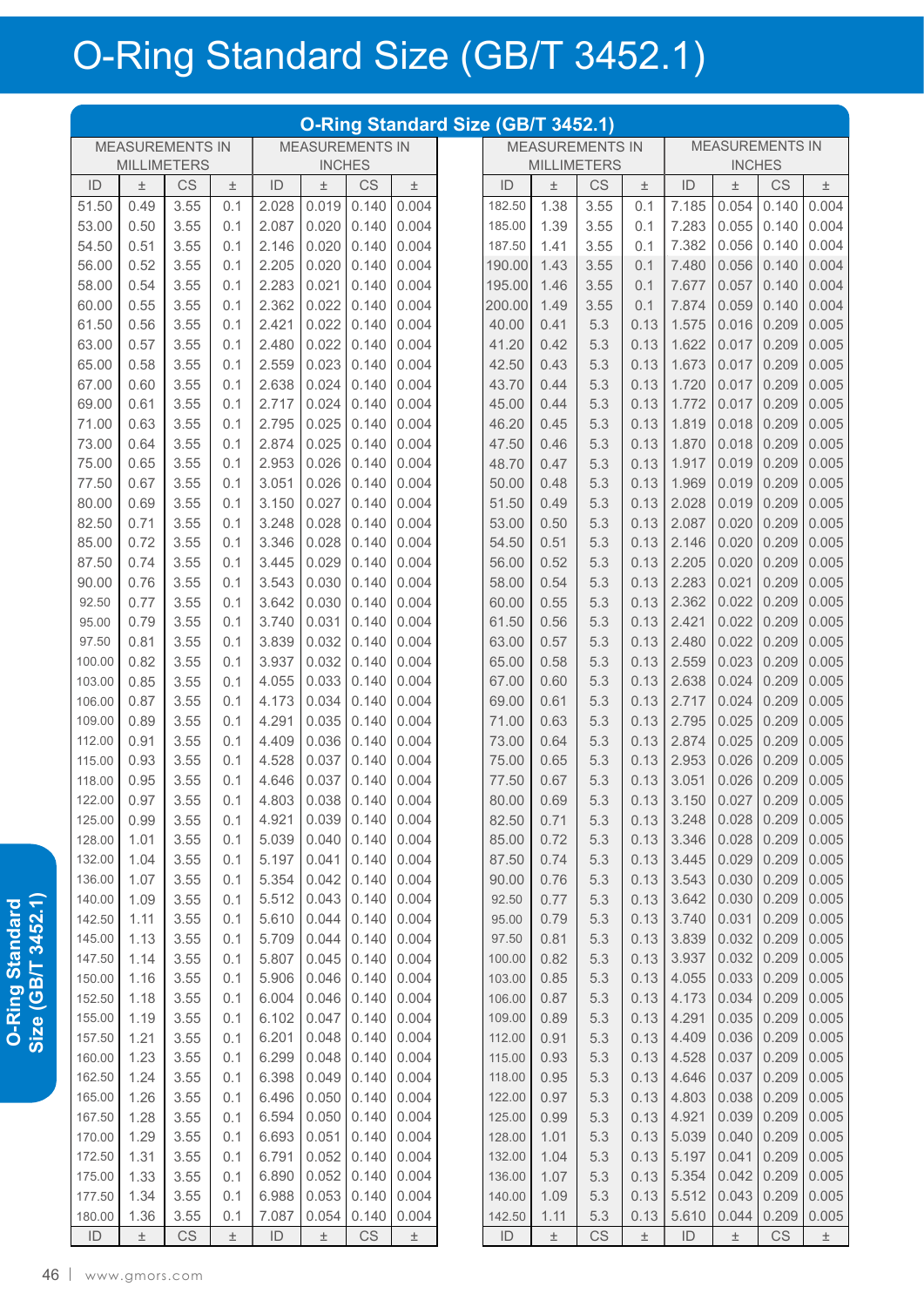| O-Ring Standard Size (GB/T 3452.1) |       |               |                                                  |        |       |     |                    |        |       |                                     |                                                  |        |       |     |       |        |  |  |  |  |
|------------------------------------|-------|---------------|--------------------------------------------------|--------|-------|-----|--------------------|--------|-------|-------------------------------------|--------------------------------------------------|--------|-------|-----|-------|--------|--|--|--|--|
|                                    |       |               | <b>MEASUREMENTS IN</b><br><b>MEASUREMENTS IN</b> |        |       |     |                    |        |       |                                     | <b>MEASUREMENTS IN</b><br><b>MEASUREMENTS IN</b> |        |       |     |       |        |  |  |  |  |
|                                    |       |               | <b>INCHES</b>                                    |        |       |     | <b>MILLIMETERS</b> |        |       | <b>INCHES</b><br><b>MILLIMETERS</b> |                                                  |        |       |     |       |        |  |  |  |  |
|                                    | $\pm$ | <b>CS</b>     | $\pm$                                            | ID     | $\pm$ | CS  | $\pm$              | ID     | $\pm$ | CS                                  | $\pm$                                            | ID     | 土     | CS  | $\pm$ | ID     |  |  |  |  |
|                                    | 0.005 | 0.209         | 0.093                                            | 13.189 | 0.13  | 5.3 | 2.36               | 335.00 | 0.005 | 0.209                               | 0.044                                            | 5.709  | 0.13  | 5.3 | 1.13  | 145.00 |  |  |  |  |
|                                    | 0.005 | 0.209         | 0.094                                            | 13.386 | 0.13  | 5.3 | 2.40               | 340.00 | 0.005 | 0.209                               | 0.045                                            | 5.807  | 0.13  | 5.3 | 1.14  | 147.50 |  |  |  |  |
|                                    | 0.005 | 0.209         | 0.096                                            | 13.583 | 0.13  | 5.3 | 2.43               | 345.00 | 0.005 | 0.209                               | 0.046                                            | 5.906  | 0.13  | 5.3 | 1.16  | 150.00 |  |  |  |  |
|                                    | 0.005 | 0.209         | 0.097                                            | 13.780 | 0.13  | 5.3 | 2.46               | 350.00 | 0.005 | 0.209                               | 0.046                                            | 6.004  | 0.13  | 5.3 | 1.18  | 152.50 |  |  |  |  |
|                                    | 0.005 | 0.209         | 0.098                                            | 13.976 | 0.13  | 5.3 | 2.49               | 355.00 | 0.005 | 0.209                               | 0.047                                            | 6.102  | 0.13  | 5.3 | 1.19  | 155.00 |  |  |  |  |
|                                    | 0.005 | 0.209         | 0.099                                            | 14.173 | 0.13  | 5.3 | 2.52               | 360.00 | 0.005 | 0.209                               | 0.048                                            | 6.201  | 0.13  | 5.3 | 1.21  | 157.50 |  |  |  |  |
|                                    | 0.005 | 0.209         | 0.101                                            | 14.370 | 0.13  | 5.3 | 2.56               | 365.00 | 0.005 | 0.209                               | 0.048                                            | 6.299  | 0.13  | 5.3 | 1.23  | 160.00 |  |  |  |  |
|                                    | 0.005 | 0.209         | 0.102                                            | 14.567 | 0.13  | 5.3 | 2.59               | 370.00 | 0.005 | 0.209                               | 0.049                                            | 6.398  | 0.13  | 5.3 | 1.24  | 162.50 |  |  |  |  |
|                                    | 0.005 | 0.209         | 0.103                                            | 14.764 | 0.13  | 5.3 | 2.62               | 375.00 | 0.005 | 0.209                               | 0.050                                            | 6.496  | 0.13  | 5.3 | 1.26  | 165.00 |  |  |  |  |
|                                    | 0.005 | 0.209         | 0.104                                            | 14.921 | 0.13  | 5.3 | 2.64               | 379.00 | 0.005 | 0.209                               | 0.050                                            | 6.594  | 0.13  | 5.3 | 1.28  | 167.50 |  |  |  |  |
|                                    | 0.005 | 0.209         | 0.105                                            | 15.079 | 0.13  | 5.3 | 2.67               | 383.00 | 0.005 | 0.209                               | 0.051                                            | 6.693  | 0.13  | 5.3 | 1.29  | 170.00 |  |  |  |  |
|                                    | 0.005 | 0.209         | 0.106                                            | 15.236 | 0.13  | 5.3 | 2.70               | 387.00 | 0.005 | 0.209                               | 0.052                                            | 6.791  | 0.13  | 5.3 | 1.31  | 172.50 |  |  |  |  |
|                                    | 0.005 | 0.209         | 0.107                                            | 15.394 | 0.13  | 5.3 | 2.72               | 391.00 | 0.005 | 0.209                               | 0.052                                            | 6.890  | 0.13  | 5.3 | 1.33  | 175.00 |  |  |  |  |
|                                    | 0.005 | 0.209         | 0.108                                            | 15.551 | 0.13  | 5.3 | 2.75               | 395.00 | 0.005 | 0.209                               | 0.053                                            | 6.988  | 0.13  | 5.3 | 1.34  | 177.50 |  |  |  |  |
|                                    | 0.005 | 0.209         | 0.109                                            | 15.748 | 0.13  | 5.3 | 2.78               | 400.00 | 0.005 | 0.209                               | 0.054                                            | 7.087  | 0.13  | 5.3 | 1.36  | 180.00 |  |  |  |  |
|                                    | 0.006 | 0.276         | 0.035                                            | 4.291  | 0.15  | 7   | 0.89               | 109.00 | 0.005 | 0.209                               | 0.054                                            | 7.185  | 0.13  | 5.3 | 1.38  | 182.50 |  |  |  |  |
|                                    | 0.006 | 0.276         | 0.036                                            | 4.409  | 0.15  | 7   | 0.91               | 112.00 | 0.005 | 0.209                               | 0.055                                            | 7.283  | 0.13  | 5.3 | 1.39  | 185.00 |  |  |  |  |
|                                    | 0.006 | 0.276         | 0.037                                            | 4.528  | 0.15  | 7   | 0.93               | 115.00 | 0.005 | 0.209                               | 0.056                                            | 7.382  | 0.13  | 5.3 | 1.41  | 187.50 |  |  |  |  |
|                                    | 0.006 | 0.276         | 0.037                                            | 4.646  | 0.15  | 7   | 0.95               | 118.00 | 0.005 | 0.209                               | 0.056                                            | 7.480  | 0.13  | 5.3 | 1.43  | 190.00 |  |  |  |  |
|                                    | 0.006 | 0.276         | 0.038                                            | 4.803  | 0.15  | 7   | 0.97               | 122.00 | 0.005 | 0.209                               | 0.057                                            | 7.677  | 0.13  | 5.3 | 1.46  | 195.00 |  |  |  |  |
|                                    | 0.006 | 0.276         | 0.039                                            | 4.921  | 0.15  | 7   | 0.99               | 125.00 | 0.005 | 0.209                               | 0.059                                            | 7.874  | 0.13  | 5.3 | 1.49  | 200.00 |  |  |  |  |
|                                    | 0.006 | 0.276         | 0.040                                            | 5.039  | 0.15  | 7   | 1.01               | 128.00 | 0.005 | 0.209                               | 0.059                                            | 7.992  | 0.13  | 5.3 | 1.51  | 203.00 |  |  |  |  |
|                                    | 0.006 | 0.276         | 0.041                                            | 5.197  | 0.15  | 7   | 1.04               | 132.00 | 0.005 | 0.209                               | 0.060                                            | 8.110  | 0.13  | 5.3 | 1.53  | 206.00 |  |  |  |  |
|                                    | 0.006 | 0.276         | 0.042                                            | 5.354  | 0.15  | 7   | 1.07               | 136.00 | 0.005 | 0.209                               | 0.062                                            | 8.346  | 0.13  | 5.3 | 1.57  | 212.00 |  |  |  |  |
|                                    | 0.006 | 0.276         | 0.043                                            | 5.512  | 0.15  | 7   | 1.09               | 140.00 | 0.005 | 0.209                               | 0.063                                            | 8.583  | 0.13  | 5.3 | 1.61  | 218.00 |  |  |  |  |
|                                    | 0.006 | 0.276         | 0.044                                            | 5.610  | 0.15  | 7   | 1.11               | 142.50 | 0.005 | 0.209                               | 0.065                                            | 8.819  | 0.13  | 5.3 | 1.65  | 224.00 |  |  |  |  |
|                                    | 0.006 | 0.276         | 0.044                                            | 5.709  | 0.15  | 7   | 1.13               | 145.00 | 0.005 | 0.209                               | 0.066                                            | 8.937  | 0.13  | 5.3 | 1.67  | 227.00 |  |  |  |  |
|                                    | 0.006 | 0.276         | 0.045                                            | 5.807  | 0.15  | 7   | 1.14               | 147.50 | 0.005 | 0.209                               | 0.067                                            | 9.055  | 0.13  | 5.3 | 1.69  | 230.00 |  |  |  |  |
|                                    | 0.006 | 0.276         | 0.046                                            | 5.906  | 0.15  | 7   | 1.16               | 150.00 | 0.005 | 0.209                               | 0.068                                            | 9.291  | 0.13  | 5.3 | 1.73  | 236.00 |  |  |  |  |
|                                    | 0.006 | 0.276         | 0.046                                            | 6.004  | 0.15  | 7   | 1.18               | 152.50 | 0.005 | 0.209                               | 0.069                                            | 9.409  | 0.13  | 5.3 | 1.75  | 239.00 |  |  |  |  |
|                                    |       | $0.276$ 0.006 | 0.047                                            | 6.102  | 0.15  | 7   | 1.19               | 155.00 |       |                                     | $0.070$ 0.209 0.005                              | 9.567  | 0.13  | 5.3 | 1.77  | 243.00 |  |  |  |  |
|                                    | 0.006 | 0.276         | 0.048                                            | 6.201  | 0.15  | 7   | 1.21               | 157.50 | 0.005 | 0.209                               | 0.072                                            | 9.843  | 0.13  | 5.3 | 1.82  | 250.00 |  |  |  |  |
|                                    | 0.006 | 0.276         | 0.048                                            | 6.299  | 0.15  | 7   | 1.23               | 160.00 | 0.005 | 0.209                               | 0.072                                            | 10.000 | 0.13  | 5.3 | 1.84  | 254.00 |  |  |  |  |
|                                    | 0.006 | 0.276         | 0.049                                            | 6.398  | 0.15  | 7   | 1.24               | 162.50 | 0.005 | 0.209                               | 0.074                                            | 10.157 | 0.13  | 5.3 | 1.87  | 258.00 |  |  |  |  |
|                                    | 0.006 | 0.276         | 0.050                                            | 6.496  | 0.15  | 7   | 1.26               | 165.00 | 0.005 | 0.209                               | 0.074                                            | 10.276 | 0.13  | 5.3 | 1.89  | 261.00 |  |  |  |  |
|                                    | 0.006 | 0.276         | 0.050                                            | 6.594  | 0.15  | 7   | 1.28               | 167.50 | 0.005 | 0.209                               | 0.075                                            | 10.433 | 0.13  | 5.3 | 1.91  | 265.00 |  |  |  |  |
|                                    | 0.006 | 0.276         | 0.051                                            | 6.693  | 0.15  | 7   | 1.29               | 170.00 | 0.005 | 0.209                               | 0.076                                            | 10.551 | 0.13  | 5.3 | 1.93  | 268.00 |  |  |  |  |
|                                    | 0.006 | 0.276         | 0.052                                            | 6.791  | 0.15  | 7   | 1.31               | 172.50 | 0.005 | 0.209                               | 0.077                                            | 10.709 | 0.13  | 5.3 | 1.96  | 272.00 |  |  |  |  |
|                                    | 0.006 | 0.276         | 0.052                                            | 6.890  | 0.15  | 7   | 1.33               | 175.00 | 0.005 | 0.209                               | 0.078                                            | 10.866 | 0.13  | 5.3 | 1.99  | 276.00 |  |  |  |  |
|                                    | 0.006 | 0.276         | 0.053                                            | 6.988  | 0.15  | 7   | 1.34               | 177.50 | 0.005 | 0.209                               | 0.079                                            | 11.024 | 0.13  | 5.3 | 2.01  | 280.00 |  |  |  |  |
|                                    | 0.006 | 0.276         | 0.054                                            | 7.087  | 0.15  | 7   | 1.36               | 180.00 | 0.005 | 0.209                               | 0.080                                            | 11.142 | 0.13  | 5.3 | 2.03  | 283.00 |  |  |  |  |
|                                    | 0.006 | 0.276         | 0.054                                            | 7.185  | 0.15  | 7   | 1.38               | 182.50 | 0.005 | 0.209                               | 0.081                                            | 11.260 | 0.13  | 5.3 | 2.05  | 286.00 |  |  |  |  |
|                                    | 0.006 | 0.276         | 0.055                                            | 7.283  | 0.15  | 7   | 1.39               | 185.00 | 0.005 | 0.209                               | 0.082                                            | 11.417 | 0.13  | 5.3 | 2.08  | 290.00 |  |  |  |  |
|                                    | 0.006 | 0.276         | 0.056                                            | 7.382  | 0.15  | 7   | 1.41               | 187.50 | 0.005 | 0.209                               | 0.083                                            | 11.614 | 0.13  | 5.3 | 2.11  | 295.00 |  |  |  |  |
|                                    | 0.006 | 0.276         | 0.056                                            | 7.480  | 0.15  | 7   | 1.43               | 190.00 | 0.005 | 0.209                               | 0.084                                            | 11.811 | 0.13  | 5.3 | 2.14  | 300.00 |  |  |  |  |
|                                    | 0.006 | 0.276         | 0.057                                            | 7.677  | 0.15  | 7   | 1.46               | 195.00 | 0.005 | 0.209                               | 0.085                                            | 11.929 | 0.13  | 5.3 | 2.16  | 303.00 |  |  |  |  |
|                                    | 0.006 | 0.276         | 0.059                                            | 7.874  | 0.15  | 7   | 1.49               | 200.00 | 0.005 | 0.209                               | 0.086                                            | 12.087 | 0.13  | 5.3 | 2.19  | 307.00 |  |  |  |  |
|                                    | 0.006 | 0.276         | 0.059                                            | 7.992  | 0.15  | 7   | 1.51               | 203.00 | 0.005 | 0.209                               | 0.087                                            | 12.244 | 0.13  | 5.3 | 2.21  | 311.00 |  |  |  |  |
|                                    | 0.006 | 0.276         | 0.060                                            | 8.110  | 0.15  | 7   | 1.53               | 206.00 | 0.005 | 0.209                               | 0.088                                            | 12.402 | 0.13  | 5.3 | 2.24  | 315.00 |  |  |  |  |
|                                    | 0.006 | 0.276         | 0.062                                            | 8.346  | 0.15  | 7   | 1.57               | 212.00 | 0.005 | 0.209                               | 0.089                                            | 12.598 | 0.13  | 5.3 | 2.27  | 320.00 |  |  |  |  |
|                                    | 0.006 | 0.276         | 0.063                                            | 8.583  | 0.15  | 7   | 1.61               | 218.00 | 0.005 | 0.209                               | 0.091                                            | 12.795 | 0.13  | 5.3 | 2.30  | 325.00 |  |  |  |  |
|                                    | 0.006 | 0.276         | 0.065                                            | 8.819  | 0.15  | 7   | 1.65               | 224.00 | 0.005 | 0.209                               | 0.092                                            | 12.992 | 0.13  | 5.3 | 2.33  | 330.00 |  |  |  |  |
|                                    | $\pm$ | CS            | $\pm$                                            | ID     | $\pm$ | CS  | $\pm$              | ID     | $\pm$ | CS                                  | 土                                                | ID     | $\pm$ | CS  | $\pm$ | ID     |  |  |  |  |